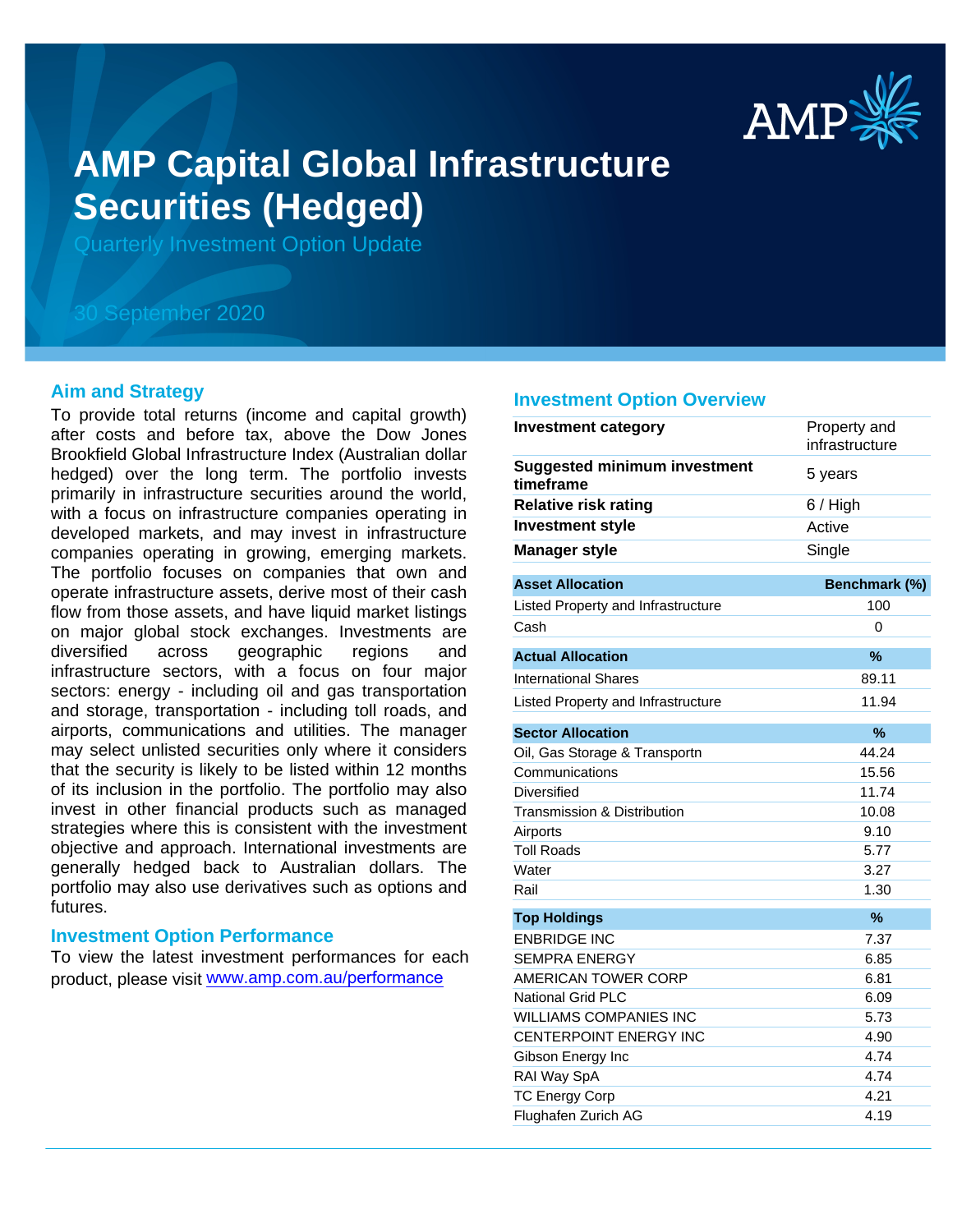| <b>Region Allocation</b> | %     |
|--------------------------|-------|
| North America            | 60.05 |
| Europe ex UK             | 21.08 |
| United Kingdom           | 7.84  |
| Asia ex Japan            | 6.37  |
| Australasia              | 2.93  |
| Latin America            | 2.77  |

# **Fund Performance**

The Fund underperformed the index during September on a total return local basis.

At a sector level, the Fund is overweight in oil, gas storage & transportation, airports, diversified, rail, and toll roads; and is underweight in communications, transmission & distribution, water, ports toll roads.

Overall positive contributions to relative returns came from diversified and rail; whilst oil, gas storage & transportation, transmission & distribution, communications, airports, toll roads, water, and ports detracted. From an asset allocation perspective, positive contributions to relative returns came from rail and airports; whilst transmission & distribution, oil, gas storage & transportation, diversified, communications, water, ports and toll roads detracted. At a stock selection level, positive contributions came from diversified and water; whilst there were negative contributions from oil, gas storage & transportation, airports, communications, toll roads, and transmission &distribution. There was a neutral effect from ports and rail.

The top three individual contributors to relative performance in the period were from overweight positions in Zhejiang Expressway Co in toll roads, Infrastrutture Wireless Italiane in communications, and National Grid in transmission & distribution. Zhejiang Expressway Co Ltd saw a strong rebound in toll road volumes despite the end of the toll-free period. Infrastrutture Wireless Italiane was weak post a large placing of stock earlier this year; however, the stock rebounded as there was increasing optimism around the organic growth story and an upcoming business plan in November. National Grid has seen a has seen a rebound although there was no fundamental driver.

The bottom three individual contributors to relative performance during the period were and from an overweight position in Plains GP Holdings in oil, gas storage & transportation, an underweight position in Crown Castle International Corp in communications, and an overweight position in Gibson Energy Inc in oil, gas storage & transportation. Plains GP Holdings was impacted by concerns on Permian Basin takeaway overcapacity and recontracting risk. Crown Castle International Corp has seen a rally from its COVID-19 lows. Gibson Energy Inc saw weakness from crude oil sentiment.

# **Portfolio Positioning**

We maintained a sizeable overweight allocation to the North American oil, gas storage & transportation sector. Our outlook for the energy sector remains positive, as the short-term moderation of volume growth favours cash flow growth and deleveraging.

We also held an overweight allocation to the transportation sector. We do not believe the recent share price movements in the sector are fully reflecting changes in fundamental profit expectations and remain reliant on our long-term time horizon to search for dislocations in value.

We also maintained an underweight allocation to the communications sector. Although we are positive on the tailwinds for the sector, valuations have become even more stretched on the back of the flight-to-safety due to COVID-19 concerns.

We retained an underweight allocation to the utilities sector due to relatively unattractive valuations. However, the recent market correction has resulted in increased volatility within the sector, and we continue to look to take advantage of opportunities as they emerge.

# **Market Review**

Global equity markets suffered a pullback during the month, led by the technology sector which later broadened to other sectors. Energy was impacted as the oil price pulled back. For COVID-19, conditions and outlook remained uncertain. During the month, the global death count from the pandemic exceeded the one million mark.

In the US, there is likely to be further downward pressure on the US dollar as quantitative easing measures continue to ramp up. As we near the presidential election in November, acrimonious rhetoric has increased. Overall unemployment remains high. However, business conditions data is currently relatively benign, with a generally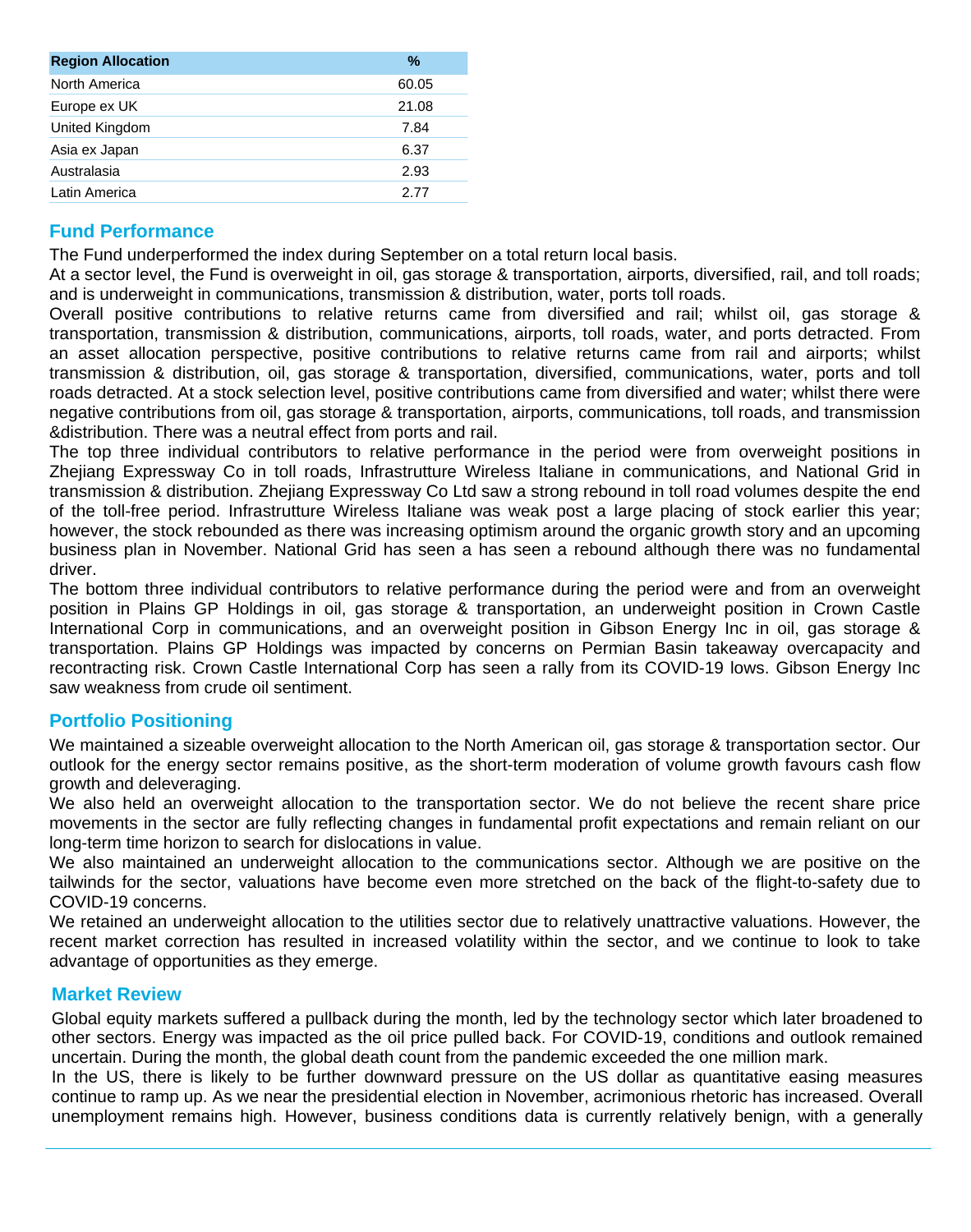positive forward-looking outlook at this stage for employment. The month saw further strength in home sales, strong gains in house prices, a continuing recovery in underlying capital goods orders and the business conditions purchasing managers' index remaining solid.

However, the US relationship with China continues to deteriorate with the recent inclusion of Chinese company Semiconductor Manufacturing International Corp on the Entity List, which requires US companies to obtain an export license before trading with it. Furthermore, a new US fiscal package remains elusive, with Democrats stymying a stimulus package worth US\$500 billion, citing it was too small compared to the US\$3 trillion stimulus package previously proposed. Further political gamesmanship is to be expected the closer we get to the election date on 3 November.

The US Federal Reserve continued its ultra-dovish shift to inflation-average targeting and is aiming "to achieve inflation moderately above 2% for some time so that inflation averages 2% over time"; supporting this approach with improved forward guidance and the intention to keep rates unchanged at 0-0.25% until full employment has been reached. The central bank's dot plot of official interest rate expectations indicates no hike until 2023.

In Asia, the election in Japan of Yoshihide Suga as Liberal Democratic Party leader and Prime Minister should ensure a continuation of Abenomics. Japan's business conditions purchasing managers' index rose slightly in September. In China, business conditions remain buoyant, with the manufacturing purchasing managers' index supportive. China's trade surplus increased as export growth strengthened, bolstered by global demand for personal protective equipment and work-from-home goods. Recent Consumer Price Index data showed only a marginal increase for both headline and core inflation; with food prices low and remaining a drag on inflation. Production and investment continue to lead the recovery.

In Europe, eurozone consumer prices have fallen, increasing the chances of a deflationary environment, with core consumer prices remaining very low. Eurozone retail sales showed some recent moderation, following a sizeable increase in the immediate post-lockdown months. Despite some rise in COVID-19 cases again in Europe, third quarter eurozone GDP is expected to be stronger. There was further accommodative news from the European Central Bank, with comments by President Lagarde that were consistent with an increase in quantitative easing in the months ahead. Economic data saw the eurozone's composite business conditions purchasing mangers' index fall further in September, driven by services, although it remains around pre COVID-19 levels. Against this, business surveys in Germany and France showed further small improvements.

As rising coronavirus cases placed pressure on the global share markets in September, listed infrastructure outperformed global equities, although the asset class has continued to lag the broader equity market year-to-date. In the UK, the government announced that travellers departing England, Scotland and Wales for European Union countries will be able to purchase duty free goods from 1 January 2021. However, value added tax refunds for overseas visitors in UK shops will be removed. Although the net impact is unknown, we believe this could hurt UK airport retail sales and shift high value retail tourism outside the UK.

The Australian Energy Regulator released the draft revenue determinations for Victorian electricity distributors. The regulator's draft determinations allow lower revenues than for the previous regulatory period, although elements of the draft determinations may change in the final decision as the regulator considers responses from consultations with the public and businesses.

# **Outlook**

The combination of the COVID-19 pandemic and the volatility in commodity prices presented a challenging environment for global listed infrastructure. However, our long-term outlook for the asset class remains positive, supported by a recovery in economic activity and industry-wide structural investment tailwinds. The investment team continues to rely on its investment process, focussing on the long-term cash flow generation of core infrastructure assets, which we firmly believe is the best way to value these companies. Whilst we are closely monitoring current developments, we will continue to look to take advantage of opportunities as they emerge with a long-term investment horizon.

Our outlook for the North American oil, gas storage & transportation sector remains positive. In the short term, we believe that liquids production growth will moderate given lower commodity prices, reflecting the impact of the COVID-19 outbreak on overall demand. We also believe that the investment community will assess exploration & production counterparty exposure with additional scrutiny, due to the potential pressure on spreads, volumes, and tariffs on incumbent pipelines.

For global listed infrastructure as an asset class we continue to see the potential for future outperformance as investors seek quality defensive assets that provide sustainable yield profiles in the current low interest rate environment. We will continue to add selectively where we find value.